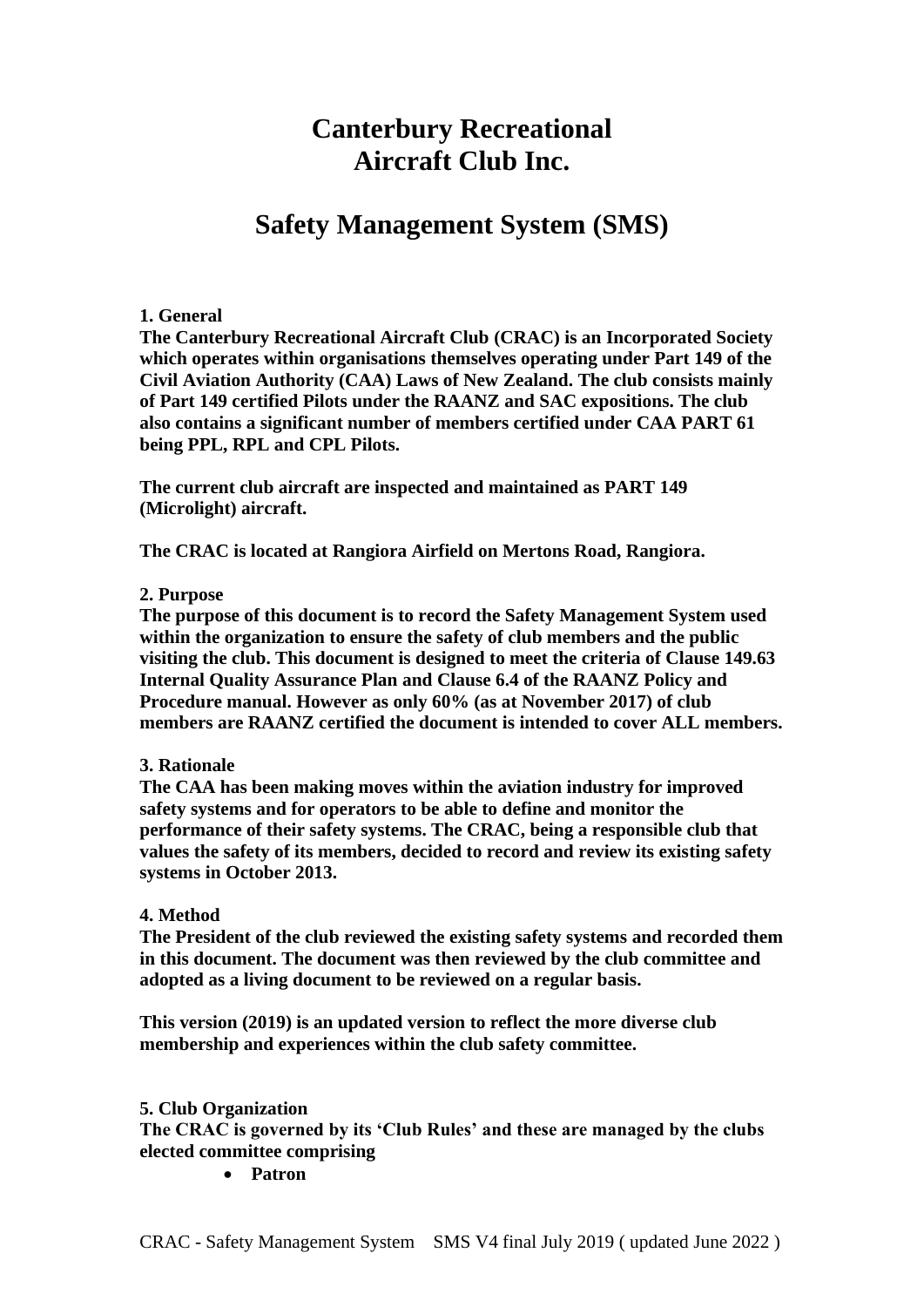- **President**
- **Safety Committee**
- **Safety Officer**
- **Chief Flying Instructor**
- **And up to 6 committee members.**

**The committee meets once a month to discuss club issues.**

**6. The Club Safety Policy**

**This club policy is a record of current practices used to ensure the safe operation of club aircraft, their users and the public. The club has a responsibility to ensure the safety of its members. The hierarchy for safety management is a three tier one.**

- **1 st tier- club level Safety management system**
- **2 nd tier – Part 149 training manuals and input at Club Level**
- **3 rd tier – CAA. CAA approves a part 149 "Exposition" which documents the training to be carried out at club level.**

**The operation of Microlight Aircraft is governed by Part 149 organisations under a devolvement from CAA. In general microlight aircraft**

- **Are limited to 2 persons on board(POB)**
- **Are not permitted to fly over built up areas**
- **Are not permitted to fly at night**
- **Have a preflight inspection before every flight**
- **Do not have to file a flight plan for cross country flights**
- **Need a Personal Locator Beacon for flights greater the 10nm from their base airfield.**
- **Are maintained on a regular basis and for Class 2 microlights have log books for the engine, airframe and propeller.**
- **Undergo a detailed prescribed inspection by an authorised Part 149 approved "Inspection Authority" every year.**

## **7. Club Training**

**The club committee appoints "club instructors" to train pilots to PART 149 standards. Club trainers are all required to hold a current "PART 149" instructors rating.**

**The CRAC is a RAANZ affiliated organisation and hence this document was originally informed by the RAANZ Policy and Procedures Manual.**

**The club has a Chief Flying Instructor and a number of instructors. They meet on a regular basis with ATO's to discuss**

- **Training procedures**
- **Incidents**
- **New instructors**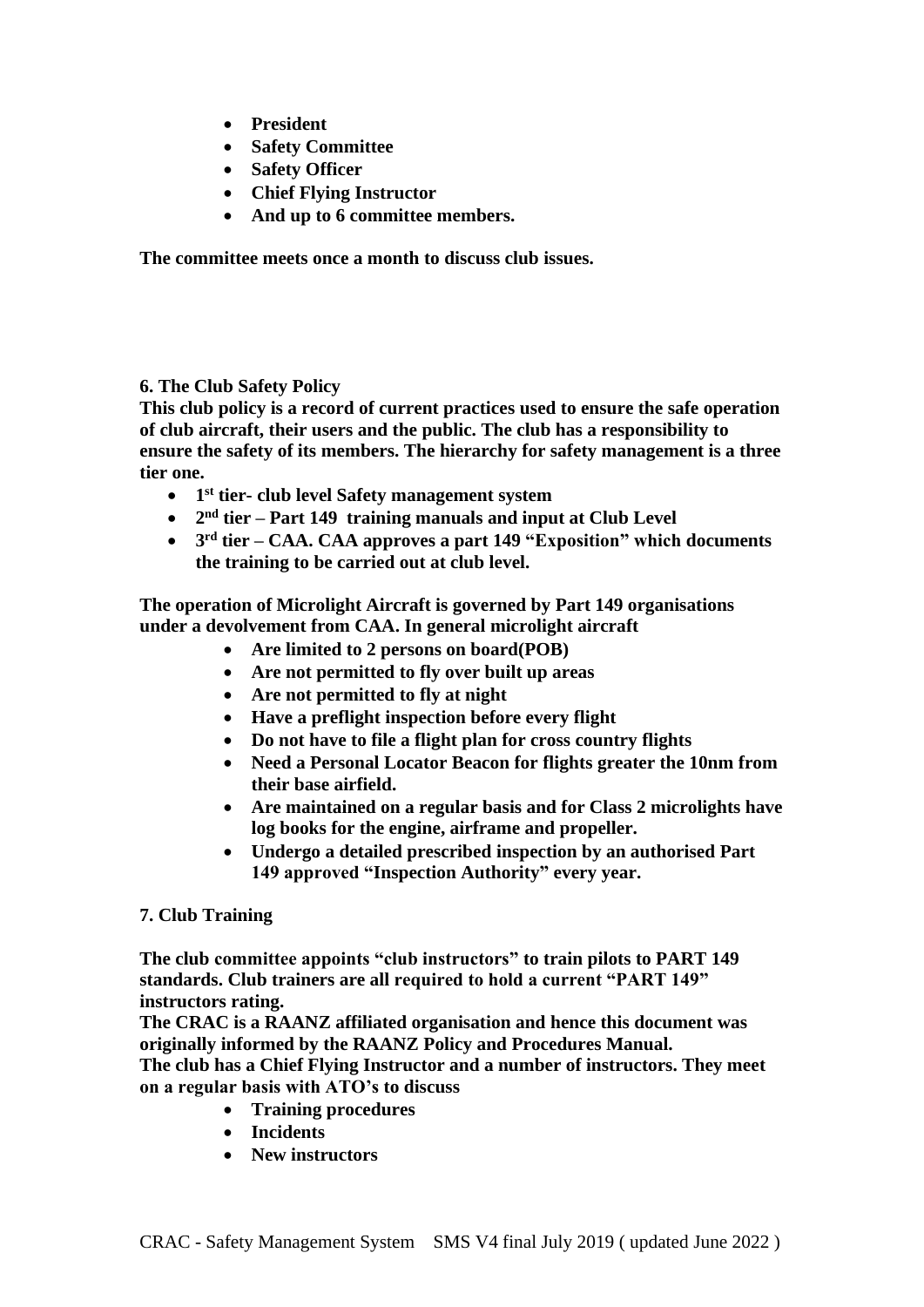#### **8. Club Rules**

**The club has a set of rules which set out the aims of the club and its governance. These are reviewed from time to time. Any amendments are approved at an AGM or Special General Meeting. The club has appointed a Safety Committee comprising the** 

**President, Safety Officer CFI.** 

**They are tasked with dealing with incident reports that have escalated to this level.**

#### **9. Club Safety Process**

**In the event of an incident involving a club member a process has been put in place to ensure all incidents are dealt with consistently.**

**The club acknowledges that all people can and do make mistakes either intentionally or unintentionally. The goal of the system is to NOT be unduly punitive but to be an education process where the member involved can be worked with and appropriate education and remedial training can be undertaken to improve the safety of the member. In addition the goal is to use the incident reporting system to promulgate these lessons to the wider club members and the Microlight and Aviation community.**

**Having said that the club does need to retain the ability to censure, ground or escalate the incidents to the higher authority (CAA) should it be required.**

**Process Steps**

- **Incidents can be reported by anyone to any member of the Safety committee. They will decide if there is any rule or procedure broken or if the incident should be documented as a learning exercise and the rest of the club members informed and decide if the matter should be investigated. All three members must be included in a decision to escalate or dismiss the report. If the incident is sufficiently serious any member of the Safety Committee can ground a club member from flying a club machine or participating in Club organised events.**
- **To be clear a club SGM removed the purported right of the safety committee to "ground" a member in their own aircraft. In addition to the SGM it was found that the Club has no right to remove or suspend a Part-149 certificate. This right lies with CAA only.However as described in the RAANZ exposition field ops clause 2.8.2 the safety committee may remove a pilots passenger rating.**
- **The person informing the Safety Committee will be informed of the Committee decision.**